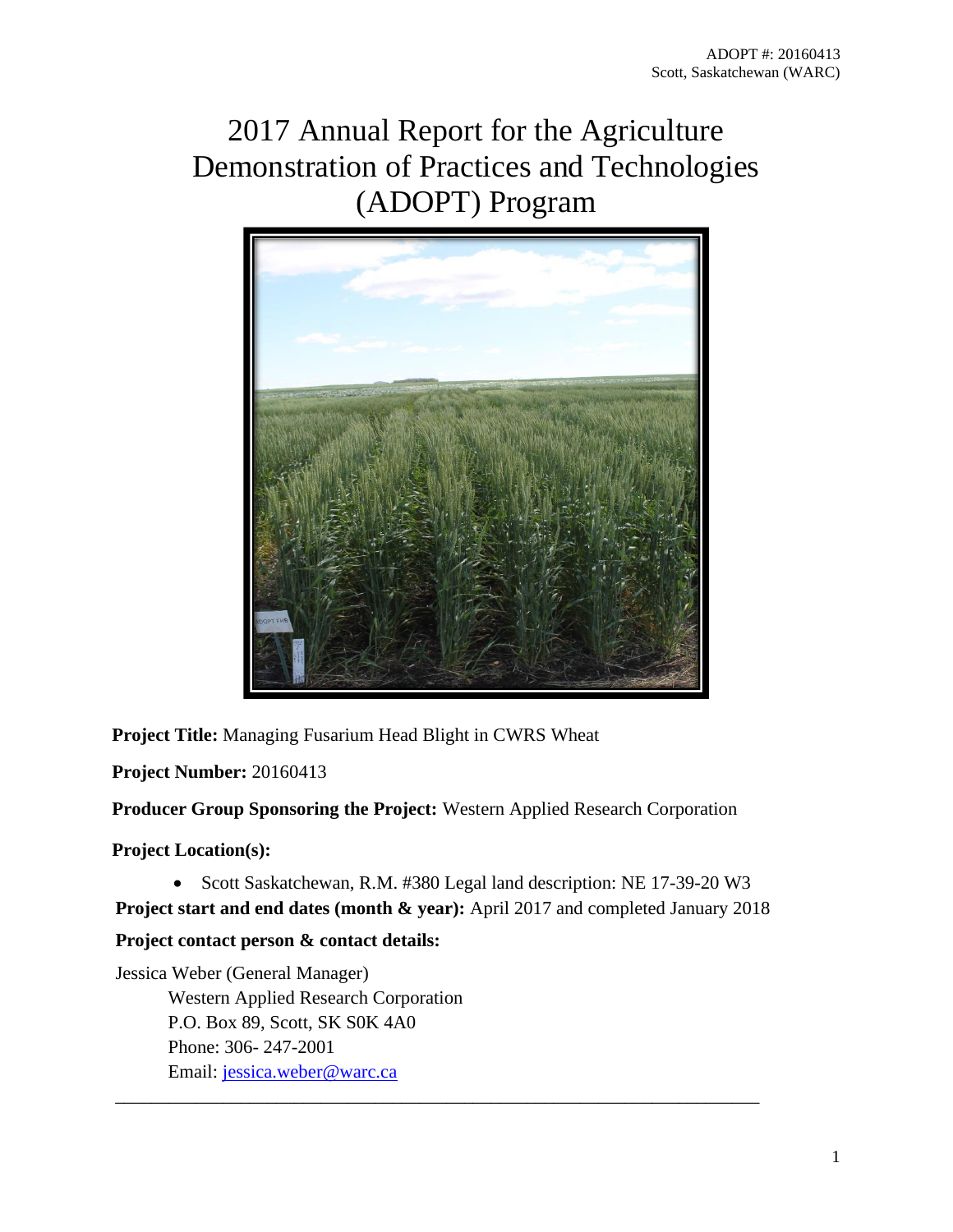## **Objectives and Rationale**

#### **Project objectives:**

The objective is to demonstrate the level of fusarium head blight suppression possible through increasing seeding rate, proper varietal selection and proper timing of fungicide. Varieties differ in susceptibility to fusarium head blight and timing of fungicide to suppress FHB can be improved with higher seeding rates.

### **Project Rationale:**

The main fungicide product used for the suppression of fusarium head blight (FHB) in Saskatchewan is Prosaro. The optimum timing of this product is at early anthesis and applications past this stage are ineffective. Proper timing to protect all heads is impossible if the timing of head emergence within the crop is highly variable. Increasing seeding rates of wheat is commonly recommended to increase the uniformity of heading and facilitate proper fungicide timing. Increasing seeding rate, improves the uniformity of heading by reducing the number of tillers which produce heads less mature than main stem heads. Varietal selection can also have an impact on fusarium head blight. While no CWRS wheat varieties are truly resistant to FHB there are differences in susceptibility between varieties. The level of susceptibility between varieties is published annually in the Saskatchewan's seed guide. High seeding rates, varietal selection and proper timing of fungicide can reduce the occurrence of fusarium head blight.

\_\_\_\_\_\_\_\_\_\_\_\_\_\_\_\_\_\_\_\_\_\_\_\_\_\_\_\_\_\_\_\_\_\_\_\_\_\_\_\_\_\_\_\_\_\_\_\_\_\_\_\_\_\_\_\_\_\_\_\_\_\_\_\_\_\_\_\_\_\_\_\_

#### **Methodology and Results**

#### **Methodology:**

The trials were setup as a split-split plot with 4 replications. The first factor compared Prosaro at 50% anthesis vs no fungicide applied. The subplot factor compared the awnless CWRS varieties of CDC Utmost VB and CDC Plentiful. CDC Utmost VB is rated moderately susceptible (MS) to fusarium head blight (FHB) whereas, CDC Plentiful is rated moderately resistant (MR). The sub-subplot factor contrasted seeding rates of 150, 300 and 450 seeds/ $m^2$ . This produced 12 treatments for this analysis. An additional 2 treatments which are not part of the statistical analysis were added to determine if there is reduced fungicidal efficacy on awned varieties (treatments 7 and 14). Saskatchewan Agriculture has stated "Awns on durum and some hexaploid wheat varieties can further disrupt spray droplets before they reach their destination."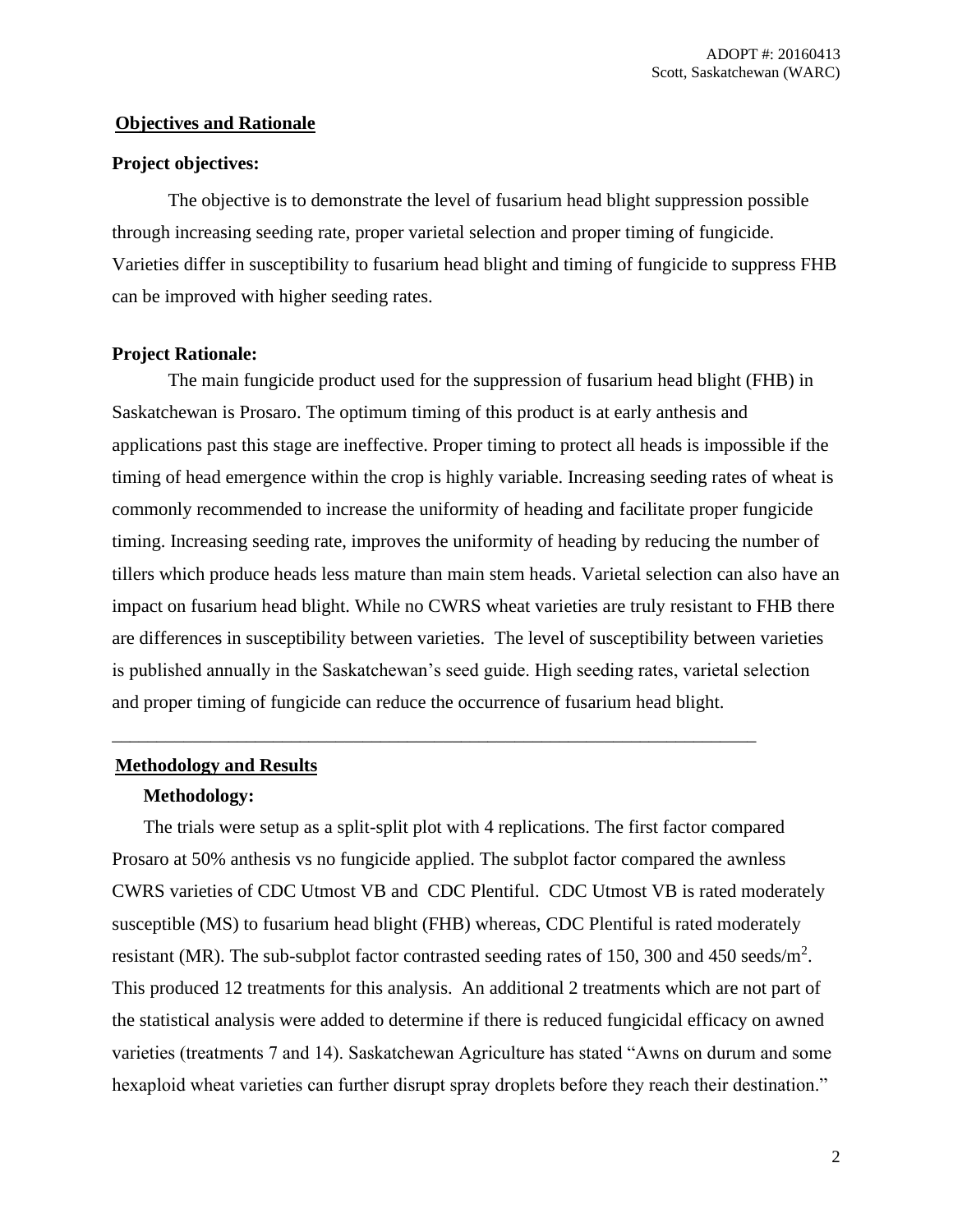| Table 1. Treatment list for trials |           |                      |            |                     |              |
|------------------------------------|-----------|----------------------|------------|---------------------|--------------|
| $\#$                               | Fungicide | Variety              | Beard type | Fusarium resistance | Seeds/ $m^2$ |
| $\mathbf{1}$                       | none      | <b>CDC Utmost VB</b> | awnless    | <b>MS</b>           | 150          |
| $\overline{2}$                     | none      | <b>CDC Utmost VB</b> | awnless    | <b>MS</b>           | 300          |
| 3                                  | none      | <b>CDC Utmost VB</b> | awnless    | <b>MS</b>           | 450          |
| $\overline{4}$                     | none      | <b>CDC</b> Plentiful | awnless    | <b>MR</b>           | 150          |
| 5                                  | none      | <b>CDC</b> Plentiful | awnless    | <b>MR</b>           | 300          |
| 6                                  | none      | <b>CDC</b> Plentiful | awnless    | <b>MR</b>           | 450          |
| $\overline{7}$                     | none      | <b>AAC</b> Brandon   | awned      | <b>MR</b>           | 300          |
| 8                                  | Prosaro   | <b>CDC Utmost VB</b> | awnless    | <b>MS</b>           | 150          |
| 9                                  | Prosaro   | <b>CDC Utmost VB</b> | awnless    | <b>MS</b>           | 300          |
| 10                                 | Prosaro   | <b>CDC Utmost VB</b> | awnless    | <b>MS</b>           | 450          |
| 11                                 | Prosaro   | <b>CDC</b> Plentiful | awnless    | <b>MR</b>           | 150          |
| 12                                 | Prosaro   | <b>CDC</b> Plentiful | awnless    | <b>MR</b>           | 300          |
| 13                                 | Prosaro   | <b>CDC</b> Plentiful | awnless    | <b>MR</b>           | 450          |
| 14                                 | Prosaro   | <b>AAC</b> Brandon   | awned      | <b>MR</b>           | 300          |

This may result in reduced efficacy of fungicide on bearded varieties. The complete treatment list is in table 1.

#### **Data Collection:**

An R-tech seeder on 10-inch row spacing were used to seed the trials. Fertility was applied at recommended rates for wheat at 50 bu/ac. Plant densities were determined by counting numbers of emerged plants on 2 spots x 2 rows x 1m row lengths per plot approximately two weeks after emergence. Disease rating was conducted to determine percent fusarium damaged heads. Lodging rates were done using the Belgian lodging scale (area x intensity x 0.2 - area rated on 1-10 scale, intensity rated on 1-5 scale). DON test was done on one sample per treatment (14 samples) for a fusarium damaged kernel percentage.

Plots were desiccated at the hard dough stage and harvested at 18% moisture. Yields were determined from cleaned harvested grain samples and corrected to 14.6% moisture content. Protein analysis was conducted to determine seed nitrogen. Weather data was recorded from the online database of Environment Canada weather station.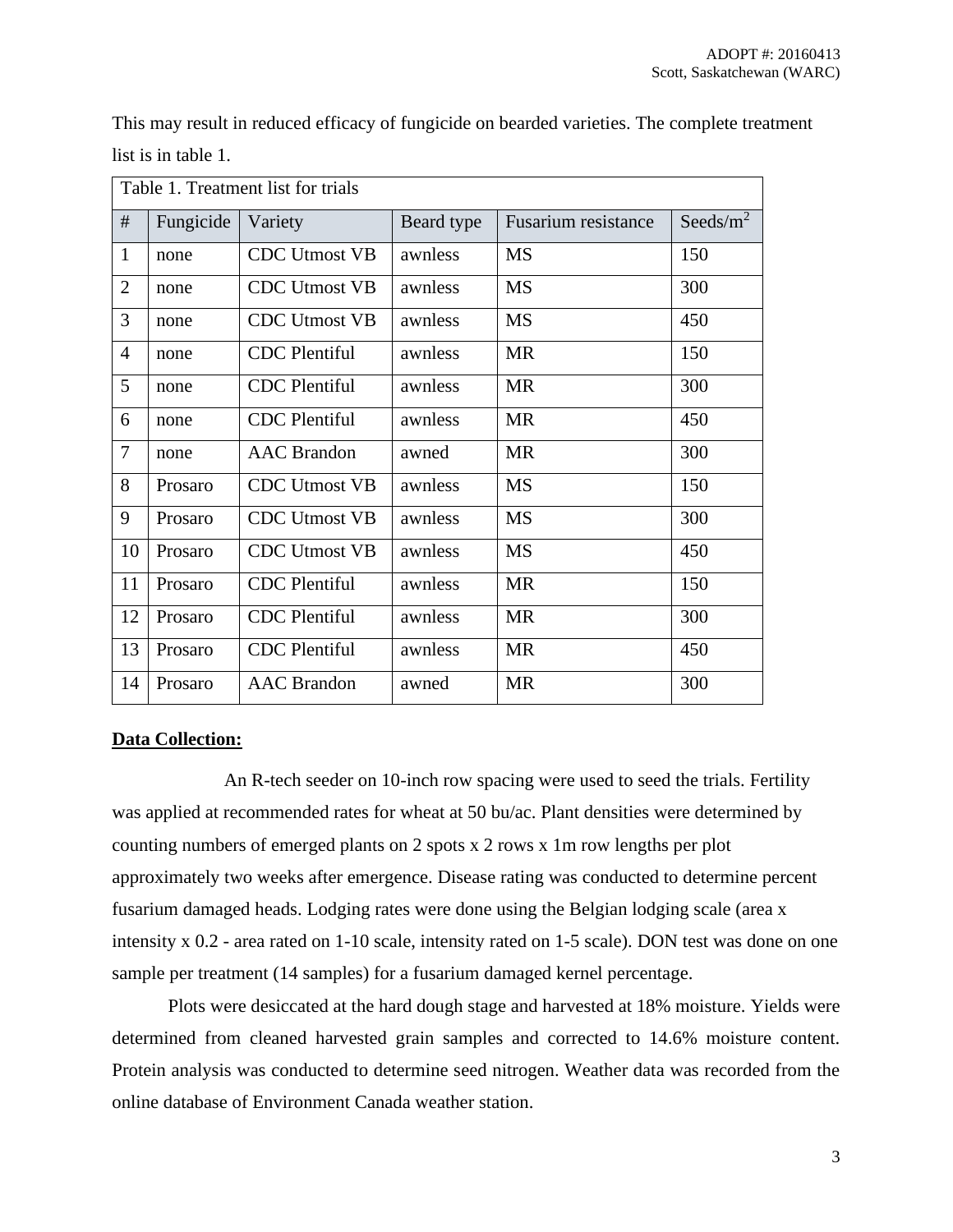## **Growing Conditions:**

The 2017 growing season started with great soil moisture in April and May with 30.9 mm and 69 mm of precipitation, respectively. Midseason growing conditions in June and July were very dry with 51% and 68% less precipitation compared to the long-term average. Growing degree days were higher than the long-term average for the months of May and July, and lower for the remaining months (Table 2).

**Table 2.** Mean monthly temperature, precipitation and growing degree day accumulated from April to October in 2016 and 2017 at Scott, SK.

| Year                                | April | <b>May</b> | June  | July  | <b>August</b> | Sept. | Oct. | Average |
|-------------------------------------|-------|------------|-------|-------|---------------|-------|------|---------|
|                                     |       |            |       |       |               |       |      | /Total  |
| ----------------------------------- |       |            |       |       |               |       |      |         |
| 2016                                | 5.9   | 12.4       | 15.8  | 17.8  | 16.2          | 10.9  | 1.6  | 11.5    |
| 2017                                | 3.0   | 11.5       | 15.1  | 18.3  |               |       |      |         |
| $Long-termz$                        | 3.8   | 10.8       | 14.8  | 17.3  | 16.3          | 11.2  | 3.4  | 11.1    |
|                                     |       |            |       |       |               |       |      |         |
| 2016                                | 1.9   | 64.8       | 20.8  | 88.1  | 98.2          | 22.2  | 33.1 |         |
| 2017                                | 30.9  | 69.0       | 34.3  | 22.4  |               |       |      | 329.1   |
| $Long-termz$                        | 24.4  | 38.9       | 69.7  | 69.4  | 48.7          | 26.5  | 13   | 290.6   |
|                                     |       |            |       |       |               |       |      |         |
| 2016                                | 58.9  | 224.9      | 303   | 398.7 | 343.8         | 176.2 | 12.5 | 1518.0  |
| 2017                                | 58.9  | 224.9      | 303   | 398.7 | 343.8         | 176.2 | 12.5 | 1518.0  |
| $Long-termz$                        | 44    | 170.6      | 294.5 | 380.7 | 350.3         | 192.3 | 42.5 | 1474.9  |

 $\text{ZLong-term average}$  (1985 - 2014)

## **Analysis:**

The data was statistically analysed using the PROC MIXED in SAS 9.4. The residuals were tested for normality and equal variance to meet the assumptions of ANOVA. The means were separated using a Tukey's Honestly Significant Difference (HSD) test with level of significance at 0.05. Replications were treated as random effect factor whiles treatments were fixed effect factors.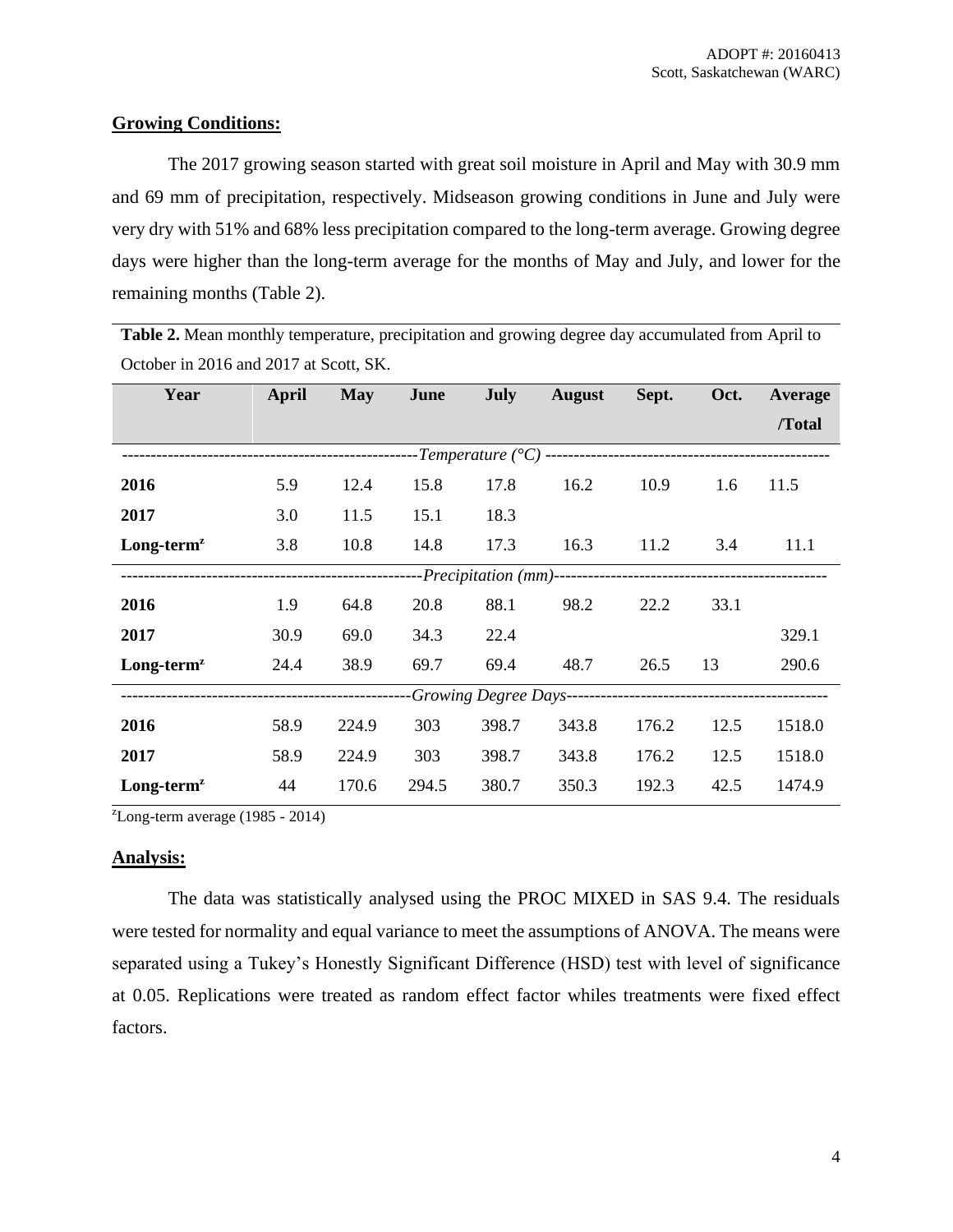#### **Results & Discussion:**

As a result of good starter soil conditions emergence did not significantly differ between varieties (Table 3). Seeding rates of 150, 300 and 450 seeds/m<sup>2</sup> produced plant populations per  $m<sup>2</sup>$  of 121, 203 and 282. Unfortunately for this study, infection by fusarium head blight (FHB) was very low as a result of low precipitation. Fusarium damaged kernels (FDK) were usually well below the level of 0.25% which must not be exceeded to maintain a number 1 CWRS grade. As a result, no substantial differences were observed between treatments. Numerically, FDK was a little higher where Prosaro had been applied. However, the FDK data originated from a single replicate and no statistics are supporting this difference. Beres et al. (2011) reported that hard vitreous kernels and FDK decreased as the seeding rate increased. (May, 2014). Levels of FDK were numerically higher for the moderately susceptible variety "CDC Utmost VB" compared to the moderately resistant variety "CDC Plentiful", but levels for both were still low. No consistent effect of seeding rate on FDK was observed.

Though not statistically significant, yield was consistently higher where Prosaro had been sprayed. On average, there was a 2.3 percent yield increased from spraying fungicide. The yield increase is likely the result of suppressing leaf disease and not FHB. Increasing seeding rate also consistently increased yield with the effect being statistically significant. In turn, increasing seeding rate decreased protein levels due to dilution from increasing yield. The effect was found to be statistically significant. Lodging was not an issue this year due to midseason dryness (data not shown). Treatments 7 and 14 were added to the study for comparison but could not be part of the factorial analysis. They were added to assess whether the awns on an awned variety would interfere with the efficacy of Prosaro. This could not be determined as levels of FDK were very low whether sprayed with fungicide or not.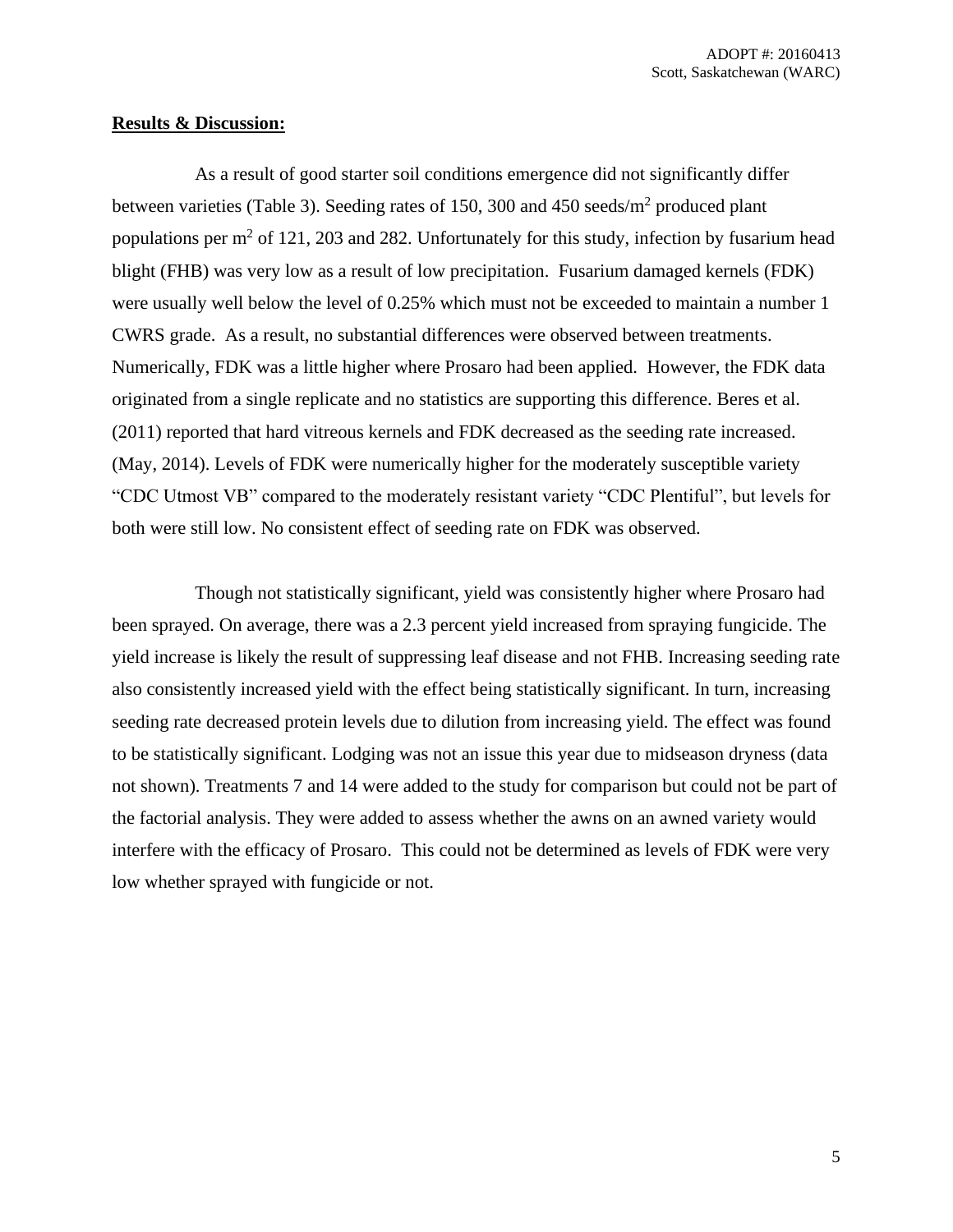| Table 3. Main Effects of Emergence, Yield, FDK and Protein of Wheat at Scott <sup>a</sup>                  |                                    |               |                |                   |  |  |
|------------------------------------------------------------------------------------------------------------|------------------------------------|---------------|----------------|-------------------|--|--|
| Main Effects                                                                                               | Emergence<br>$(\text{plants/m}^2)$ | Yield (kg/ha) | $FDK$ $(\%)$   | Protein $(\%)$    |  |  |
| Fungicide (A)                                                                                              |                                    |               |                |                   |  |  |
| None                                                                                                       | 204a                               | 5503 a        | 0.04           | 11.4a             |  |  |
| Prosaro @ 50%<br>anthesis                                                                                  | 201a                               | 5631 a        | 0.21           | 11.4a             |  |  |
| $LSd_{0.05}$                                                                                               | <b>NS</b>                          | <b>NS</b>     | <b>NA</b>      | <b>NS</b>         |  |  |
| Variety $(B)$                                                                                              |                                    |               |                |                   |  |  |
| <b>CDC Utmost VB</b><br>(awnless; MS to FHB)                                                               | 195a                               | 5477 a        | 0.21           | 11.7a             |  |  |
| <b>CDC</b> Plentiful<br>(awnless MR to FHB)                                                                | 209 a                              | 5658 a        | 0.05           | 11.1a             |  |  |
| $LSd_{0.05}$                                                                                               | <b>NS</b>                          | <b>NS</b>     | <b>NA</b>      | <b>NS</b>         |  |  |
| Seeding rate $(C)$                                                                                         |                                    |               |                |                   |  |  |
| 150 seeds/ $m2$                                                                                            | 121a                               | 5320 a        | 0.08           | 11.7a             |  |  |
| 300 seeds/ $m^2$                                                                                           | 203 <sub>b</sub>                   | 5693 b        | 0.26           | 11.4 <sub>b</sub> |  |  |
| 450 seeds/ $m^2$                                                                                           | 282 c                              | 5689 b        | 0.05           | 11.1 <sub>b</sub> |  |  |
| Lsd <sub>0.05</sub>                                                                                        | 14.5                               | 283           | <b>NA</b>      | 0.31              |  |  |
| Significant Interactions between main effects                                                              |                                    |               |                |                   |  |  |
|                                                                                                            | <b>NS</b>                          | <b>NS</b>     | <b>NA</b>      | <b>NA</b>         |  |  |
| 7. No fungicide; AC<br><b>AAC</b> Brandon (awned<br>MR to FHB); 300<br>seeds/ $m2$                         | 196                                | 5799          | $\theta$       | 11.1              |  |  |
| 14. Prosaro; AC AAC<br>Brandon (awned MR<br>to FHB); 300 seeds/ $m^2$                                      | 180                                | 6063          | $\overline{0}$ | 11.8              |  |  |
| <sup>a</sup> Means within a main effect followed by the same letter are not significantly different p=0.05 |                                    |               |                |                   |  |  |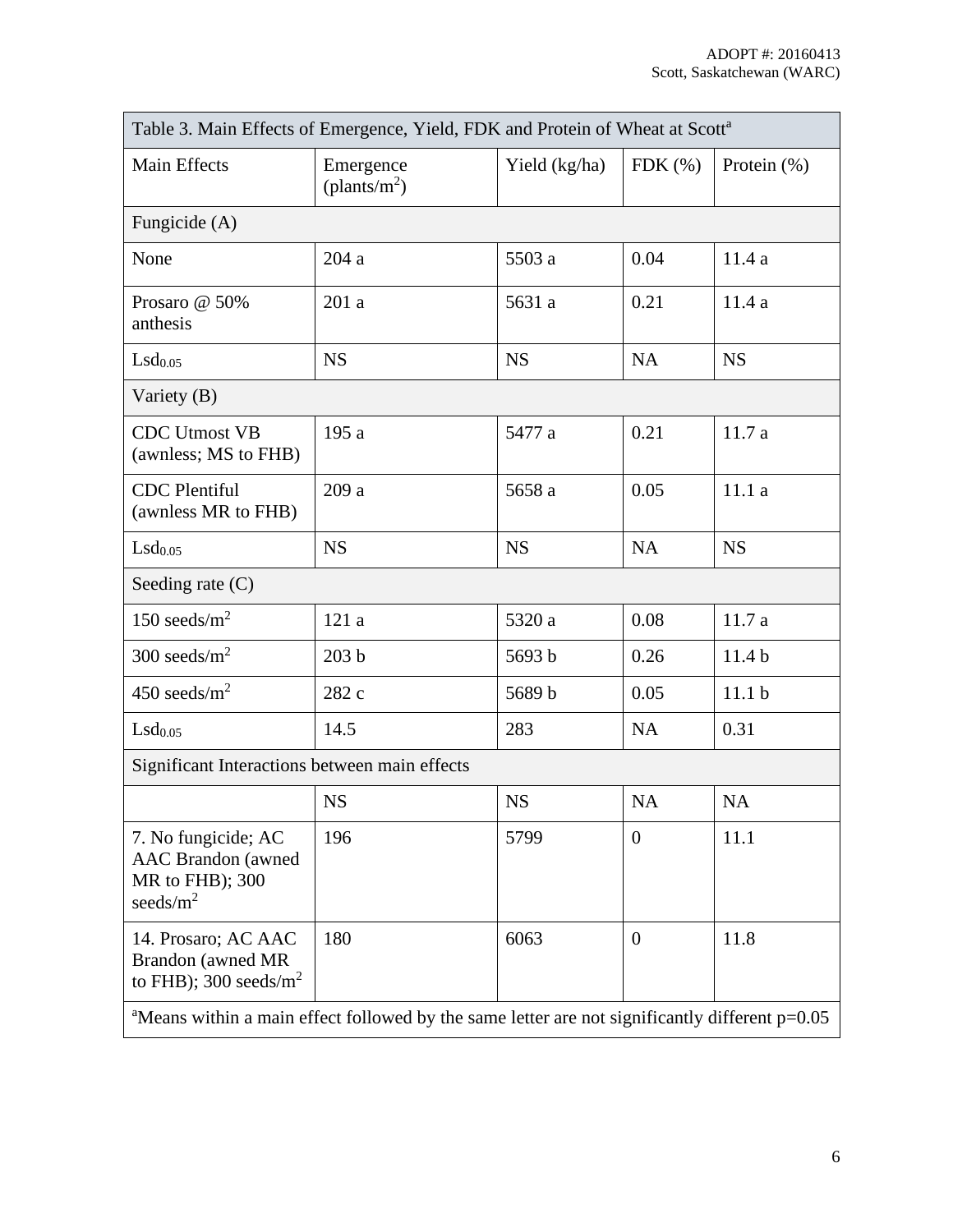## **Conclusion:**

Unfortunately for this study, levels of fusarium head blight were quite low. Increasing seeding rate and applying Prosaro did not substantially affect levels of FDK as infection levels in this study were low across treatments. The low levels of infection also made it impossible to determine if awns on a bearded wheat interfered with the efficacy of Prosaro. While yields tended to increase with the application of Prosaro, this was likely the result of suppressing leaf disease and not fusarium head blight. Yield increased and protein decreased with increasing seeding rate but seeding rate did not affect the efficacy of Prosaro due to low levels of infection. Levels of FDK were numerically higher for the moderately susceptible variety "CDC Utmost VB" compared to the moderately resistant variety "CDC Plentiful", but levels for both were still low.

## **Supporting Information**

### **Acknowledgements**

This project was funded through the Agricultural Demonstration of Practices and Technologies (ADOPT) initiative under the Canada-Saskatchewan Growing Forward 2 bi-lateral agreement. Adopt signs were posted during the annual tour. We would like to acknowledge Herb Schell and our summer staff for their technical assistance with project development and implementation for the 2017 growing season. This report will be distributed through WARC's website and included in WARC's and Agri-ARM annual reports.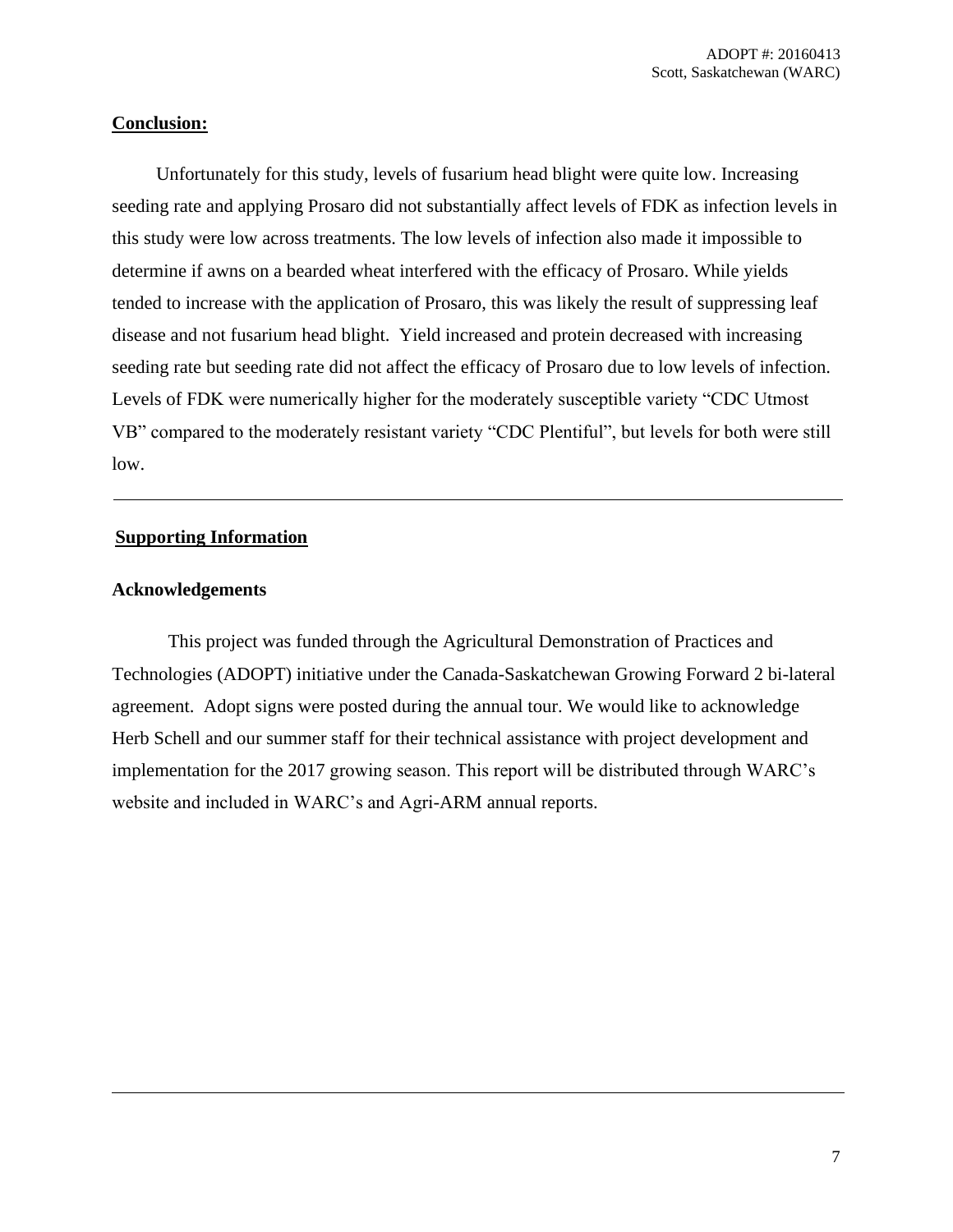# **Appendices**

## **Appendix A**

| Table A1. Dates of operations in 2017 for Scott, SK |                         |  |  |  |
|-----------------------------------------------------|-------------------------|--|--|--|
| <b>Operations in 2017</b>                           | Scott, Saskatchewan     |  |  |  |
| Pre-plant herbicide                                 | May 6                   |  |  |  |
| Trial seeded                                        | May 11                  |  |  |  |
| Emergence counts                                    | June $7th$              |  |  |  |
| In-crop Herbicide                                   | June $6th$ (Axial iPak) |  |  |  |
| In-crop fungicide (Prosaro trt 8-14)                | July 18                 |  |  |  |
| Lodging                                             | August 18th             |  |  |  |
| <b>Preharvest Roundup</b>                           | September 1             |  |  |  |
| Harvest                                             | September 12            |  |  |  |

## **Abstract**

The trial was established at Scott with the objective of demonstrating the level of fusarium head blight suppression possible through increasing seeding rate, proper varietal selection and proper timing of fungicide. Varieties differ in their susceptibility to fusarium head blight and higher seeding rates improve crop staging for fungicide application by reducing the number of immature tillers. Unfortunately, levels of fusarium head blight were extremely low in these studies, making it impossible to demonstrate the principles above. This trial found that fusarium damaged kernels were numerically higher for the moderately susceptible variety "CDC Utmost VB" compared to the moderately resistant variety "CDC Plentiful", but levels for both were still quite low. While increasing seeding rate and applying Prosaro tended to increase yield it did not affect levels of fusarium damaged kernels. Prosaro likely increased yield by suppressing leaf disease but not fusarium head blight.